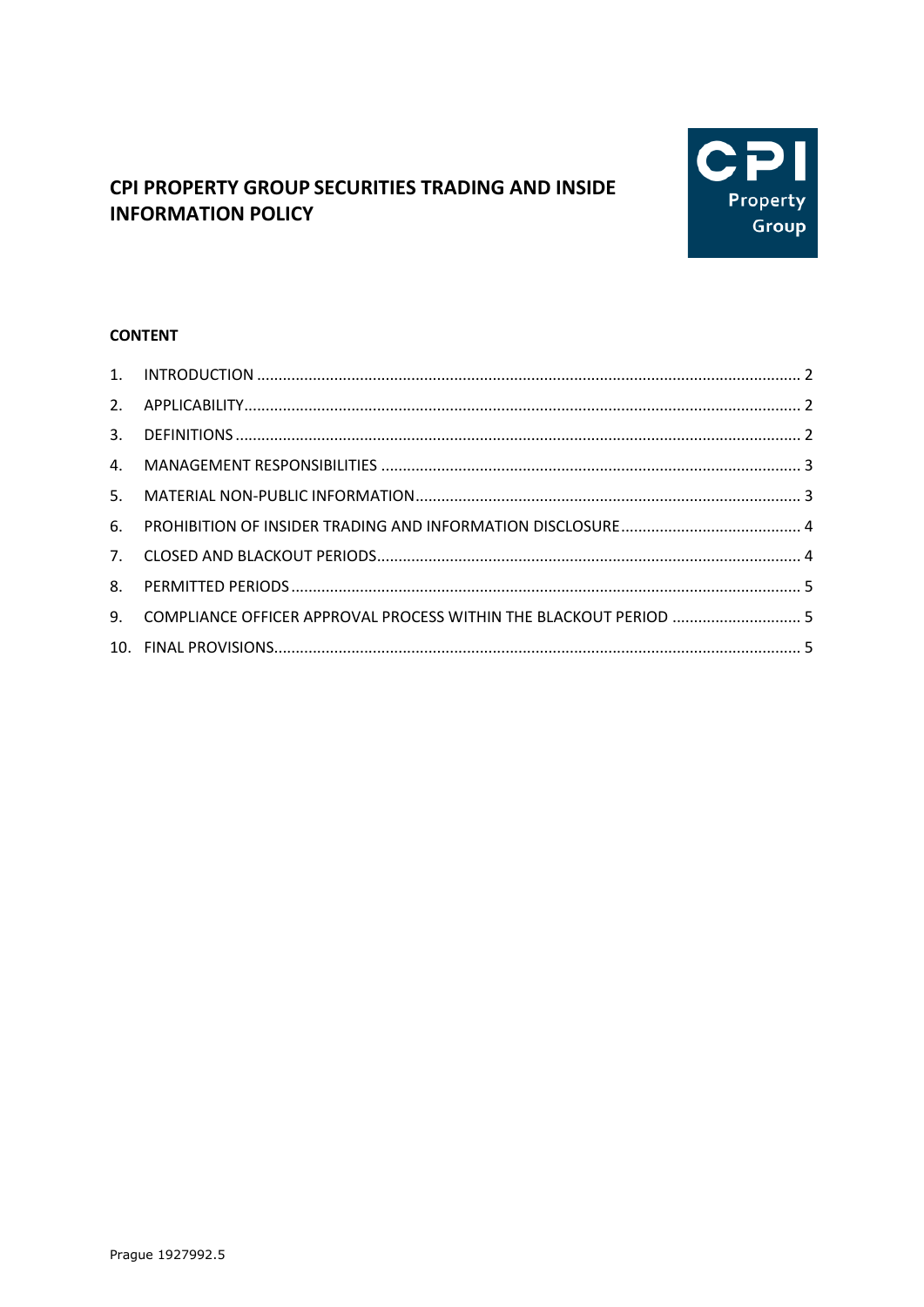# <span id="page-1-0"></span>**1. INTRODUCTION**

- 1.1 The Group operates its business in several European countries and always complies with applicable laws (including applicable laws relating to the Securities and the Insider Trading) and the Group's Code of Business Ethics and Conduct and other Group's internal rules.
- 1.2 The purpose of this Policy is, in connection and compliance with the Group's Code of Business Ethics and Conduct and other Group's internal rules, to ensure that the Group and its Representatives comply with applicable laws relating to the Securities and the Insider Trading. Therefore, this Policy sets out, in particular, rules for, and restrictions on, the Dealing in the Securities.

# <span id="page-1-1"></span>**2. APPLICABILITY**

- 2.1 This Policy applies to, and shall be observed by, all companies within the Group and their Representatives. If applicable, the Group will also seek to pursue the same principles and standards, when directly dealing with any Business Partner or Agent.
- 2.2 The prior written approval of the Board of Directors of CPI Property Group S.A. is required for any deviation from this Policy, provided that such deviation would not breach any applicable laws.

# <span id="page-1-2"></span>**3. DEFINITIONS**

- <span id="page-1-3"></span>3.1 Unless in this Policy stated expressly otherwise or unless the context requires otherwise, the capitalized terms used in this Policy shall have the meaning ascribed to them in this Section [3.1](#page-1-3) of this Policy:
	- 3.1.1 **"Agent"** means any agent, consultant, contractor, sub-contractor and anyone other, who works on behalf of the Group, and **"Agents"** shall be construed accordingly;
	- 3.1.2 **"Associate"** means any person or entity closely connected to the Representative, including spouse, domestic partner, child or dependent, spouse's or domestic partner's child or dependent, company controlled by the Representative, or any other closely related party, and **"Associates"** shall be construed accordingly;
	- 3.1.3 **"Blackout Period"** means the period specified in Section [7.2](#page-3-2) of this Policy;
	- 3.1.4 **"Business Partner"** means any existing or prospective business partner of the Group, including tenants, purchasers, suppliers, lenders and joint venture collaborates, and "**Business Partners**" shall be construed accordingly;
	- 3.1.5 **"Closed Period"** means in relation to the Group's Securities the period of 30 days prior to the announcement of the Group's half year results, and the period of 30 days prior to the announcement of the Group's full year results, and **"Closed Periods"** shall be construed accordingly;
	- 3.1.6 **"Competent Authority"** means any relevant authority responsible for the oversight of financial markets or stock exchanges;
	- 3.1.7 **"Compliance Officer"** means Compliance Officer of the Group;
	- 3.1.8 **"Dealing in the Securities"** means:
		- (a) applying for, acquiring or disposing of the Securities;
		- (b) entering into an agreement to apply for, acquire or dispose of the Securities; and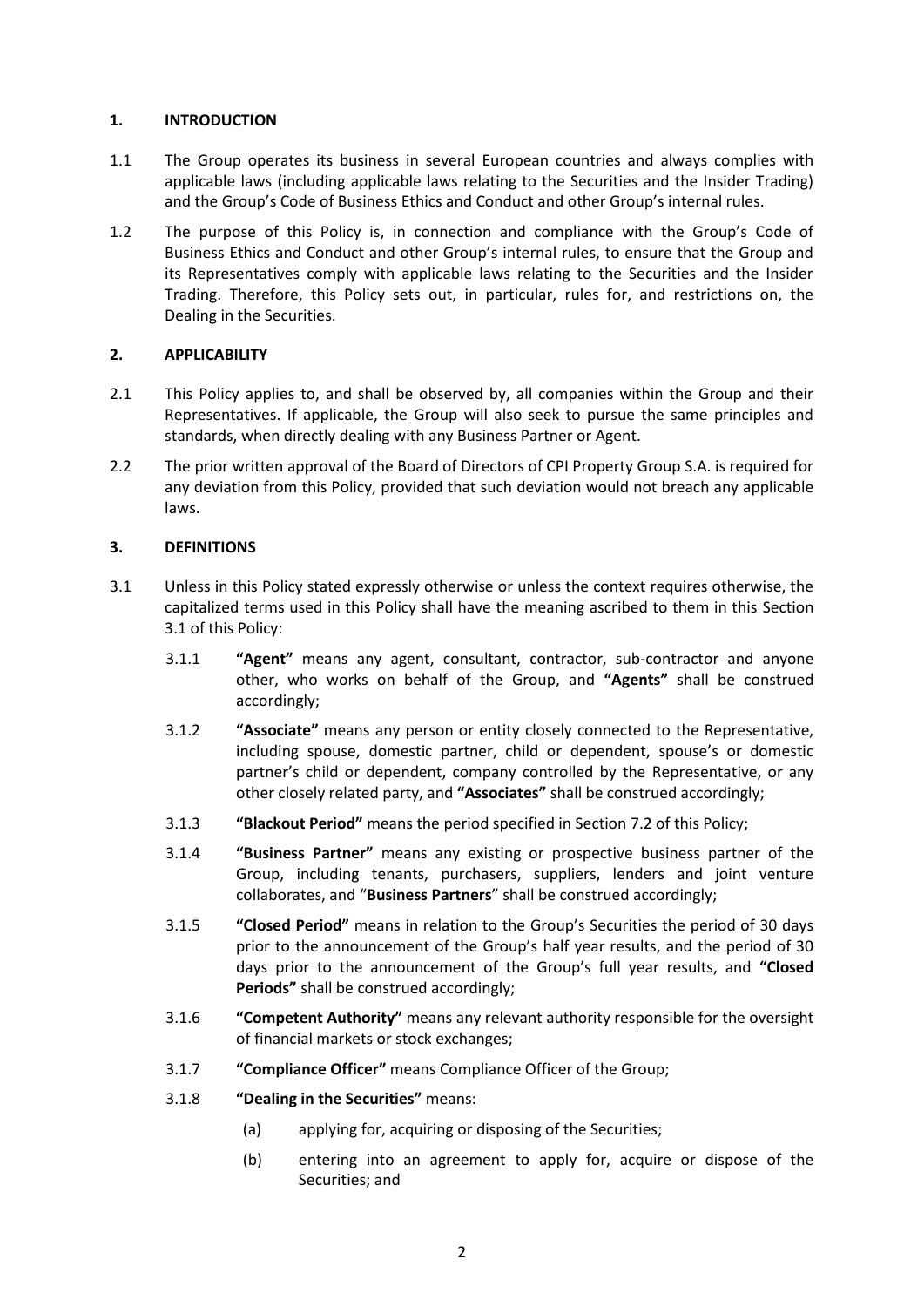(c) granting, accepting, acquiring, disposing, exercising or discharging an option or other right or obligation to acquire or dispose of the Securities,

and "**to deal in the Securities**" shall be construed accordingly;

- 3.1.9 **"Exceptional Circumstances"** mean, where:
	- (a) the Representative or his/her Associate is suffering severe financial hardship, where he/she has a pressing financial commitment that cannot be reasonably satisfied in other way than by disposing of the Securities;
	- (b) there is a requirement to dispose of the Securities under a court order or court enforceable undertaking or other legal or regulatory requirement; or
	- (c) there are other exceptional circumstances for which the disposal (not acquisition) of the Securities is the only reasonable course of action available,

and "**Exceptional Circumstance**" shall be construed accordingly;

- 3.1.10 "**Group**" means CPI Property Group S.A. and its subsidiaries;
- 3.1.11 "**Inside Information**" means any material and non-public information as specified in Sectio[n 4](#page-2-0) of this Policy;
- 3.1.12 "**Insider Trading**" means buying or selling any Securities, in breach of a fiduciary duty or other relationship of trust and confidence, based on any Inside Information on such Securities; the Insider Trading violations may also include "tipping" such Inside Information, trading by the person "tipped" and trading by those who misappropriate such Inside Information;
- 3.1.13 "**Policy**" means this CPI Property Group Securities Trading and Inside Information Policy;
- 3.1.14 "**Representative**" means any officer, director, employee or anyone other directly engaged with, and authorized to act on behalf of, the Group, and "**Representatives**" shall be construed accordingly; and
- 3.1.15 "**Security**" means any stock (whether common or preferred), bond, note, debenture (including convertible debt securities), put or call option or other derivative security, as well as any other marketable security issued by any member of the Group and listed for trading on a regulated market (stock-exchange), and "**Securities**" shall be construed accordingly.

# <span id="page-2-0"></span>**4. MANAGEMENT RESPONSIBILITIES**

4.1 The overall responsibility for the pursuing of this Policy rests with the Board of Directors of CPI Property Group S.A. that acts through the Compliance Officer. The Compliance Officer reports to the Board of Directors of CPI Property Group S.A. on a regular basis.

#### <span id="page-2-1"></span>**5. MATERIAL NON-PUBLIC INFORMATION**

- 5.1 The Inside Information is any material and non-public information relating to the Securities.
- 5.2 Notwithstanding it is difficult to provide a definition of "materiality", since there are many grey areas and varying circumstances, an information may be considered material, if a reasonable investor would consider such information important in making a decision to acquire, hold or dispose of the Securities. Therefore, any information that could be expected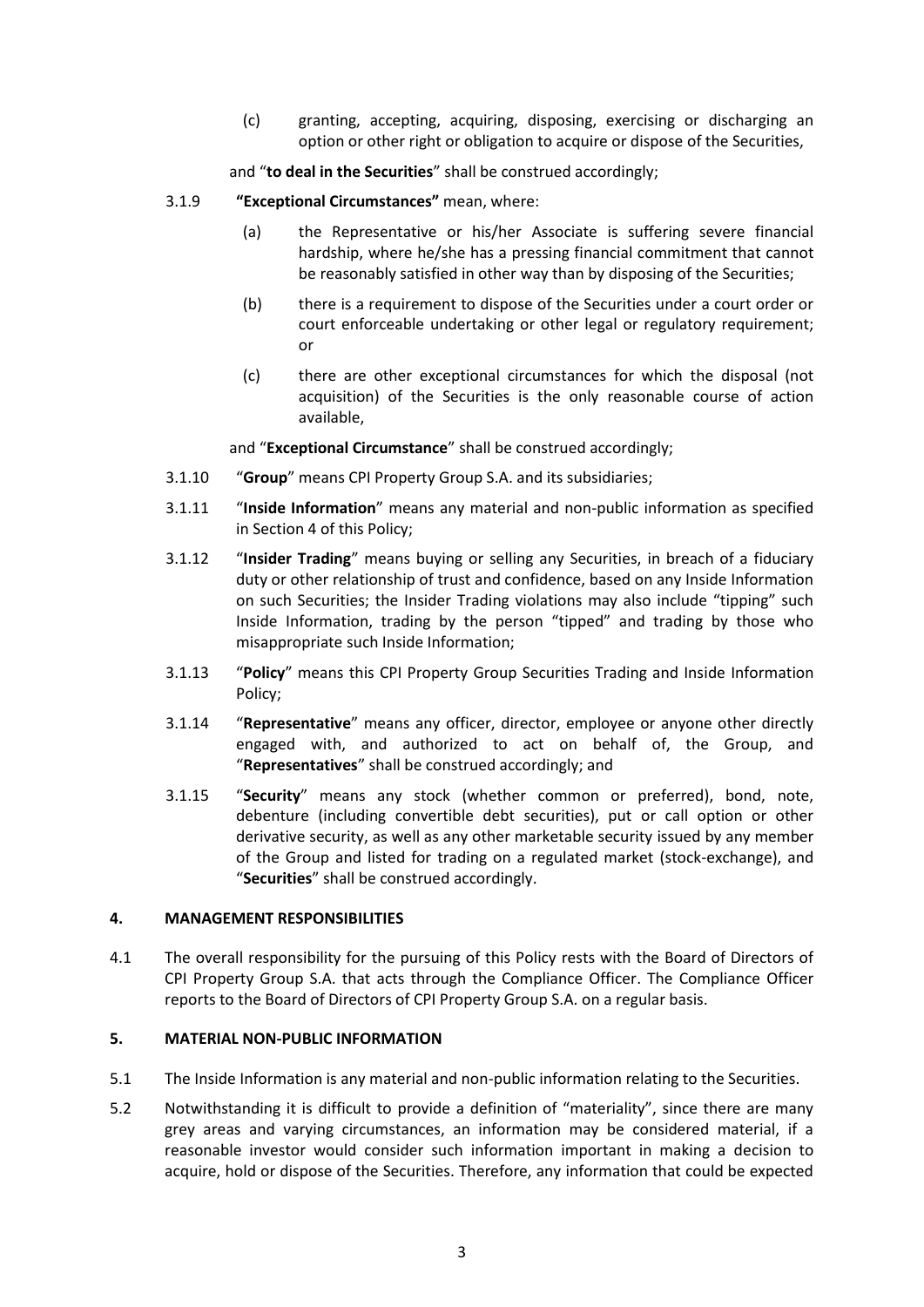to affect the Securities' price, whether positive or negative, should be considered material, in particular, any information, relating to the Securities issuer, on:

- 5.2.1 revenues, profits and losses, including both actual results, as well as projections;
- 5.2.2 pending or proposed mergers, acquisitions, tender offers or joint ventures;
- 5.2.3 pending or proposed acquisitions or dispositions of significant assets or part thereof;
- 5.2.4 changes in dividend policy, declarations of a stock split or offering of the additional Securities;
- 5.2.5 major management or organizational changes;
- 5.2.6 institutions of, or developments in, significant litigations, investigations, regulatory actions or proceedings;
- 5.2.7 concluding significant new contract (especially relating to development of real estate assets), acquisition of significant new customer or any other material change, including loss of a significant contract or customer; or
- 5.2.8 change of auditor or notification that the auditor's reports may no longer be relied upon.
- 5.3 Information that has not been disclosed to the public shall be considered non-public, whereas information may be considered disclosed to the public, in particular, if it has been disclosed in a press release or in a document filed with any Competent Authority that is available on the website of the Competent Authority. However, even if the information is publicly distributed, it is still necessary to provide the public with sufficient time to absorb such information.

#### <span id="page-3-0"></span>**6. PROHIBITION OF INSIDER TRADING AND INFORMATION DISCLOSURE**

- 6.1 Neither Group, nor any Representative may commit the Insider Trading, i.e., he/she/it may not deal in, or procure other persons (in particular the Representatives' Associates) to deal in, the Securities, if he/she/it has information that could reasonably be regarded as the Inside Information in relation to such Securities.
- 6.2 Neither Group, nor any Representative may disclose any Inside Information, other than in the normal course of business. Within the Group any Inside Information shall only be disseminated to other Representatives on a need to know basis, such as a business purpose, and each Representative shall exercise care to keep such Inside Information secure from unnecessary or unintended disclosure, including disposal of documents containing such Inside Information.

#### <span id="page-3-1"></span>**7. CLOSED AND BLACKOUT PERIODS**

- 7.1 Neither Group, nor any Representative may deal in, or procure other persons (in particular the Representatives' Associates) to deal in, the Securities during the Closed Periods.
- <span id="page-3-2"></span>7.2 The Compliance Officer may issue instructions from time to time advising the Group and the Representatives that they may not trade in the Securities without the prior approval of the Compliance Officer (so-called Blackout Periods). Due to the confidential nature of the events that may trigger the Blackout Periods, the Compliance Officer may find it necessary to inform on the Blackout Periods without disclosing the reason, or to ask to keep confidential the existence and details of any Blackout Period.